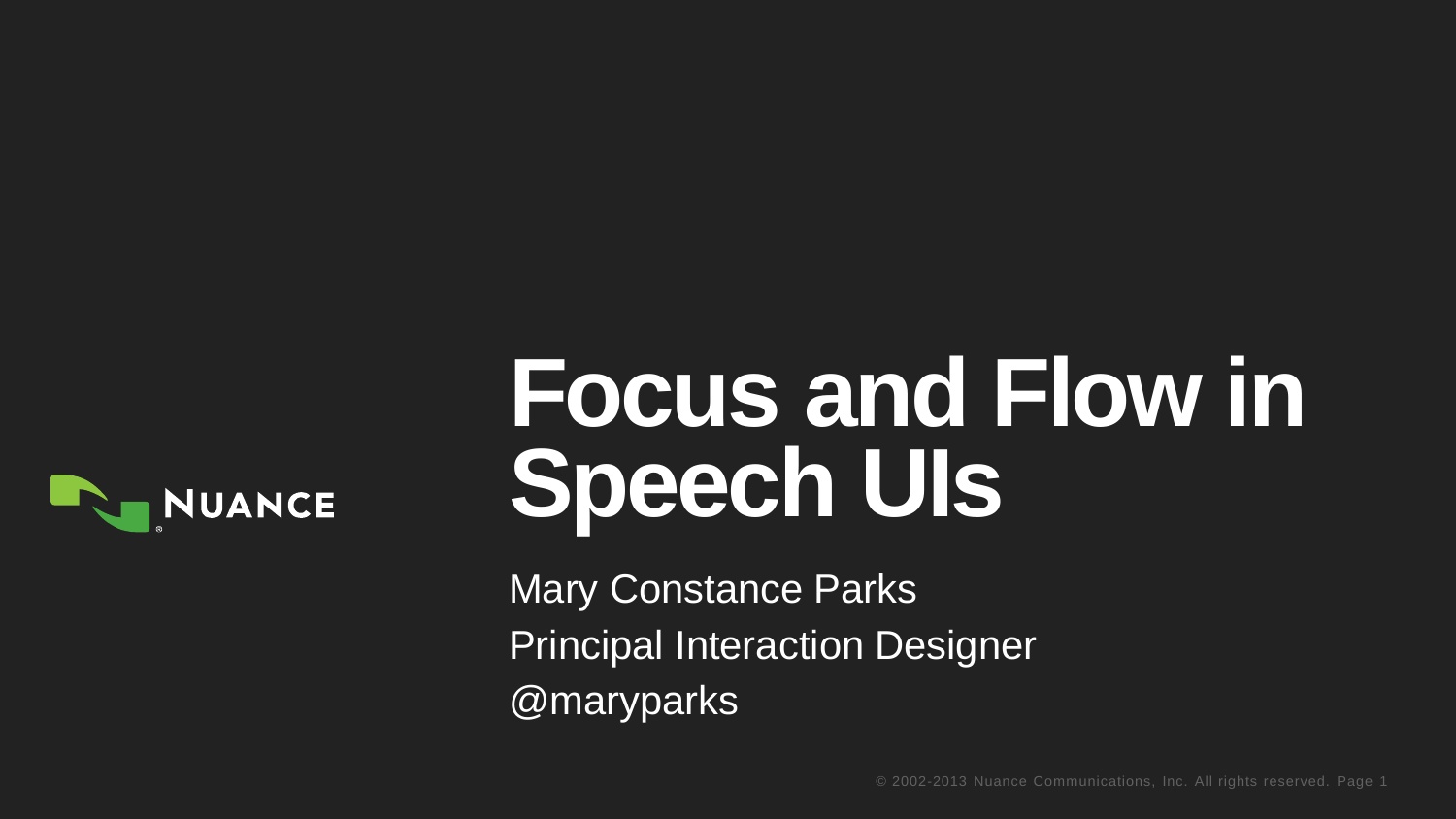

<https://www.youtube.com/watch?v=wGocXVPiJ20>

<https://www.microsoft.com/en-us/news/features/2010/oct10/10-11toddpetersqa.aspx>

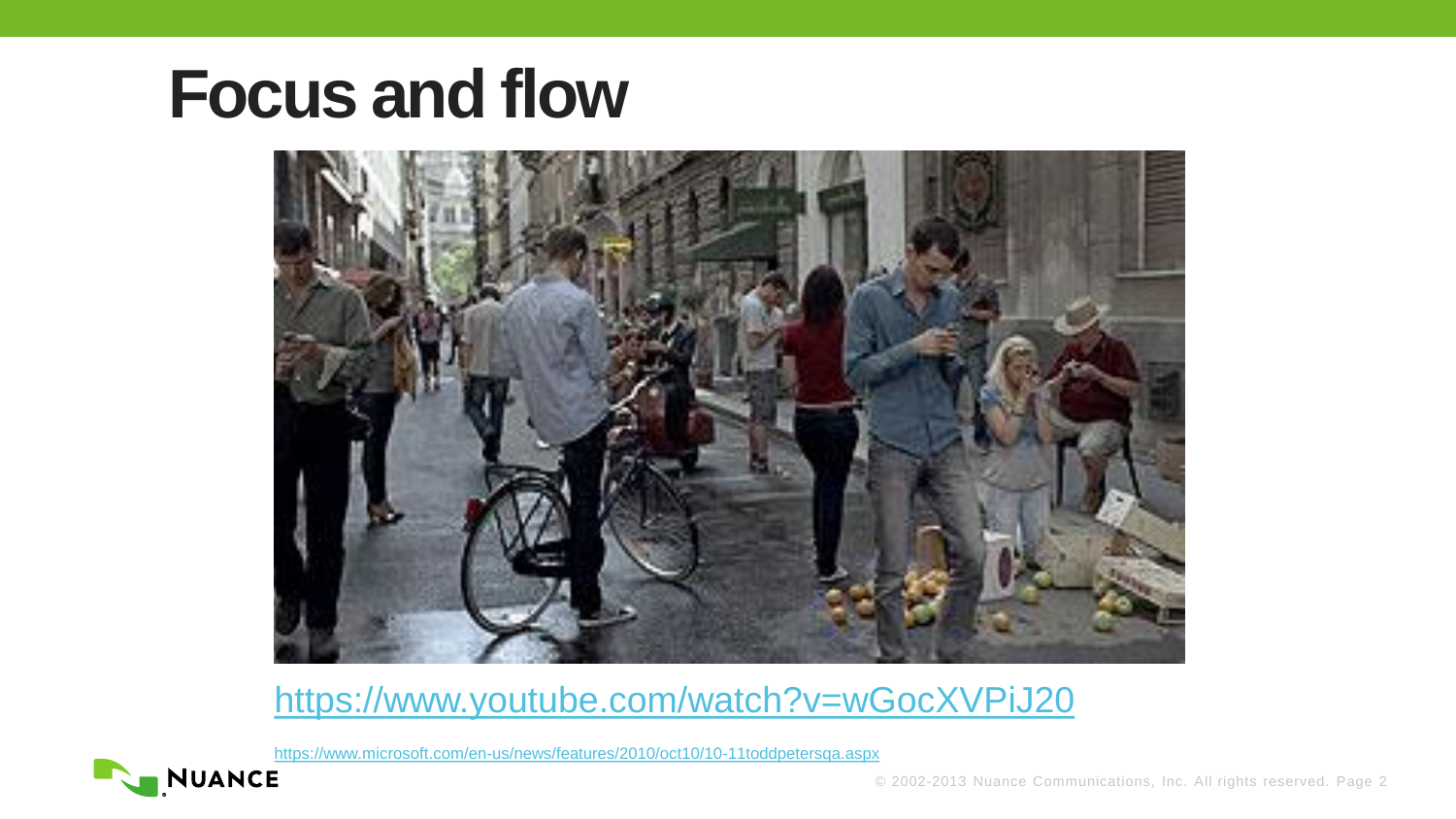#### **Fit human needs**



[http](http://news.sciencemag.org/sciencenow/2008/10/23-02.html)**[://](http://news.sciencemag.org/sciencenow/2008/10/23-02.html)**[news.sciencemag.org/sciencenow/2008/10/23-02.html](http://news.sciencemag.org/sciencenow/2008/10/23-02.html)

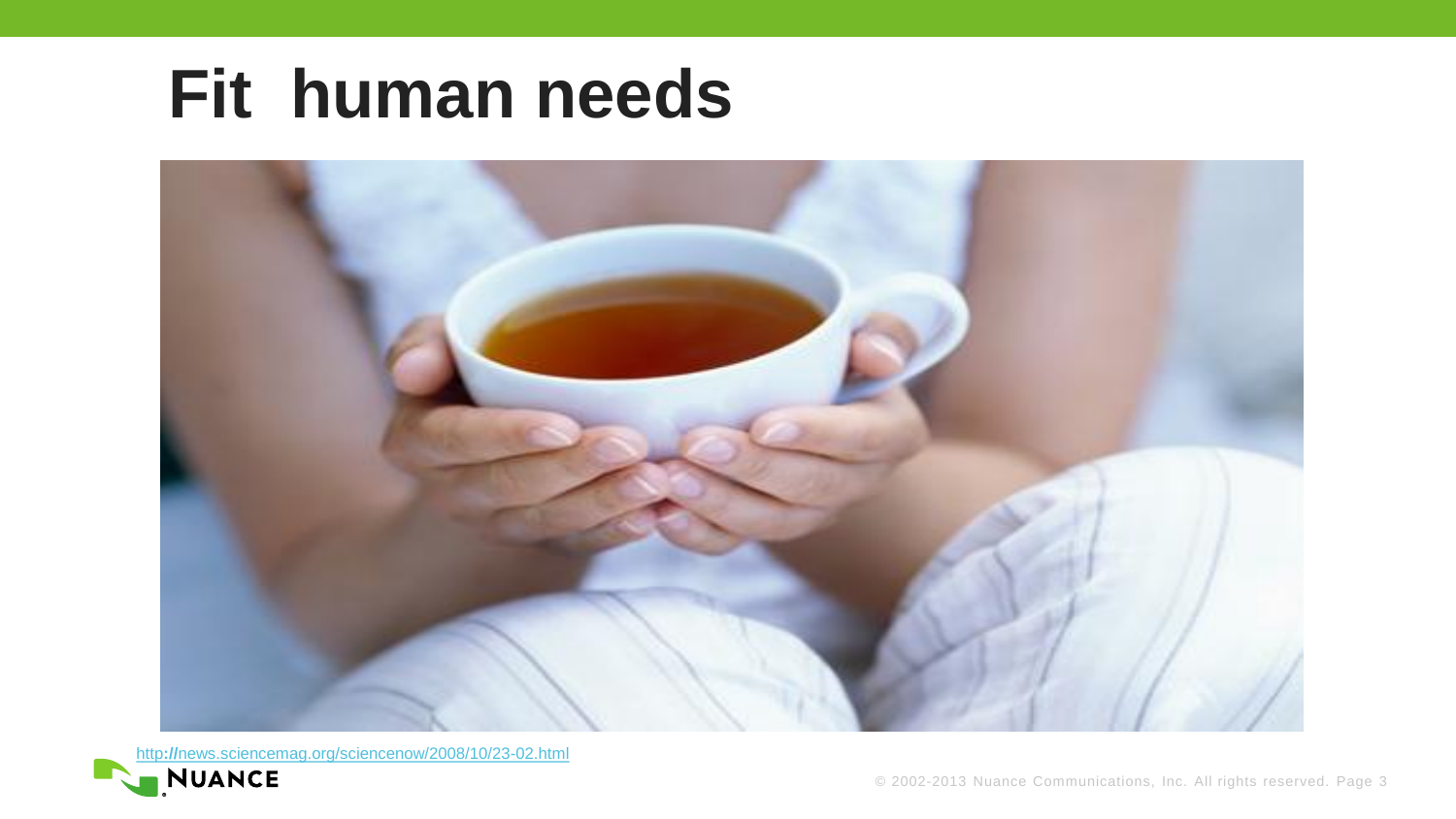#### **In complex environments**



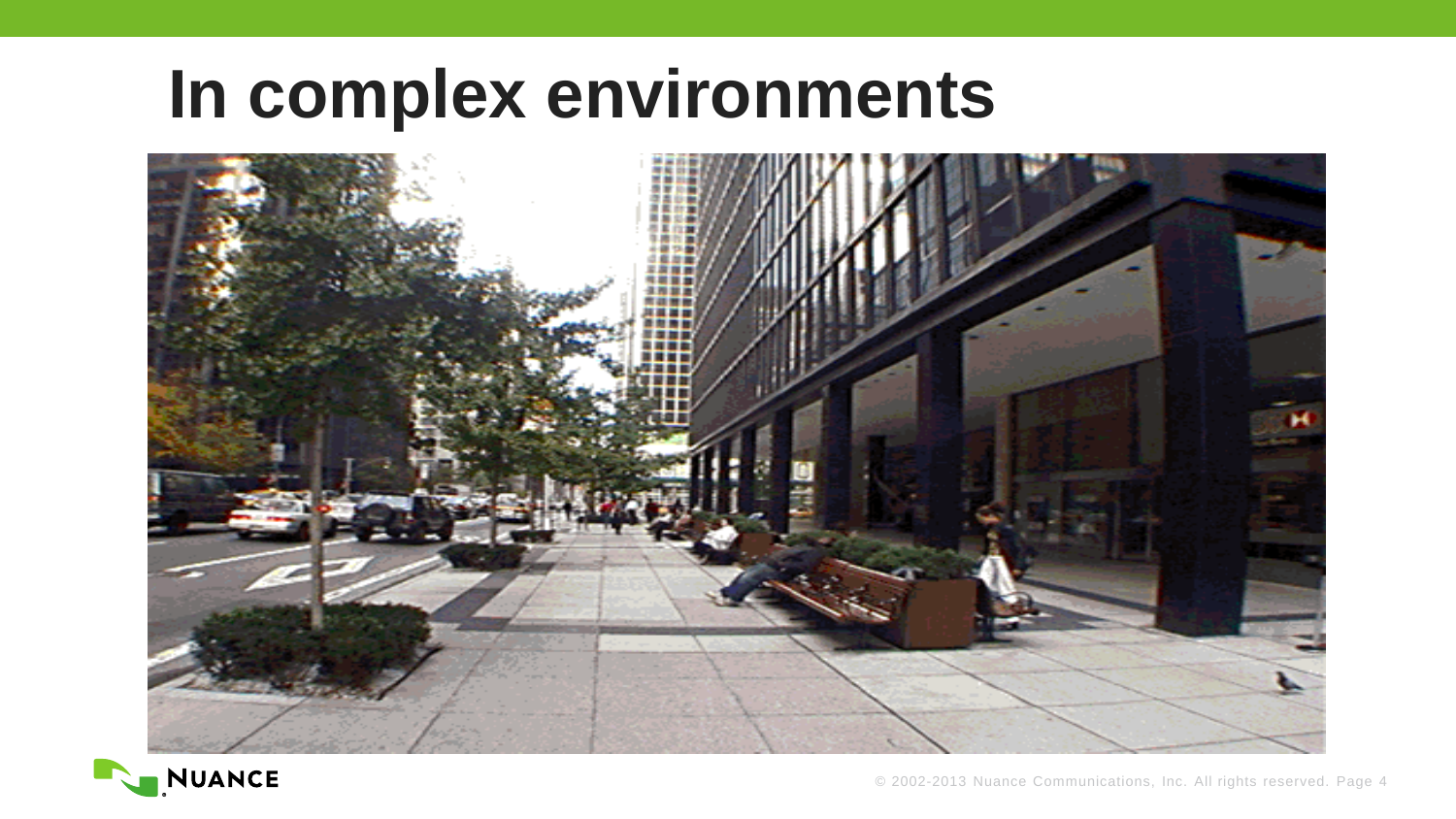#### **There's no end to what people can say.**

© 2002-2013 Nuance Communications, Inc. All rights reserved. Page 5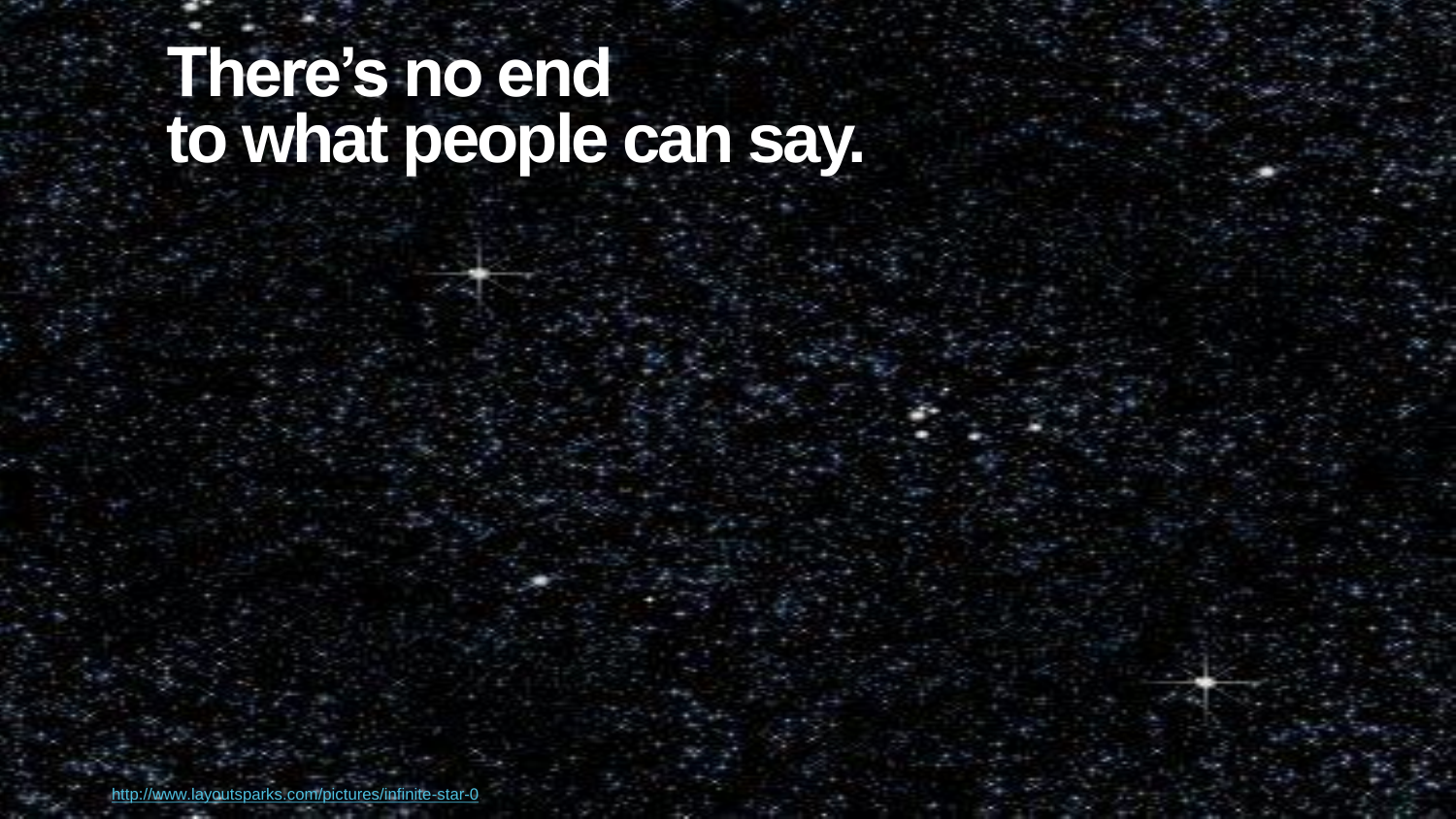### **And there's all kinds of talk we do…**

#### Between friends



#### Task-oriented

With a computer





© 2002-2013 Nuance Communications, Inc. All rights reserved. Page 6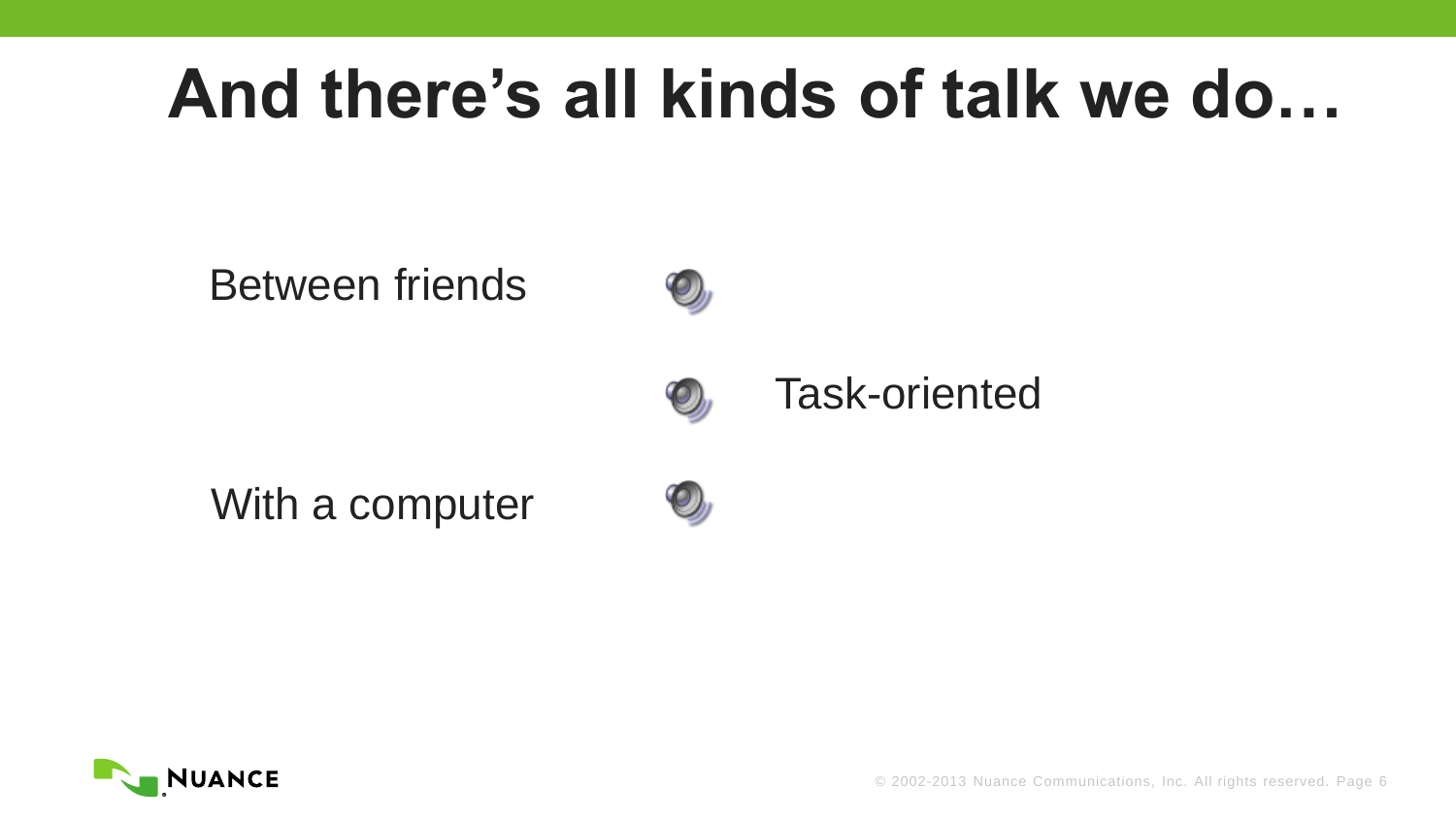- Present ideas and findings from Wallace Chafe's *Discourse, Consciousness, and Time; The Flow and Displacement of Conscious Experience in Speaking and Writing* (1994).
- Discuss how they relate to design



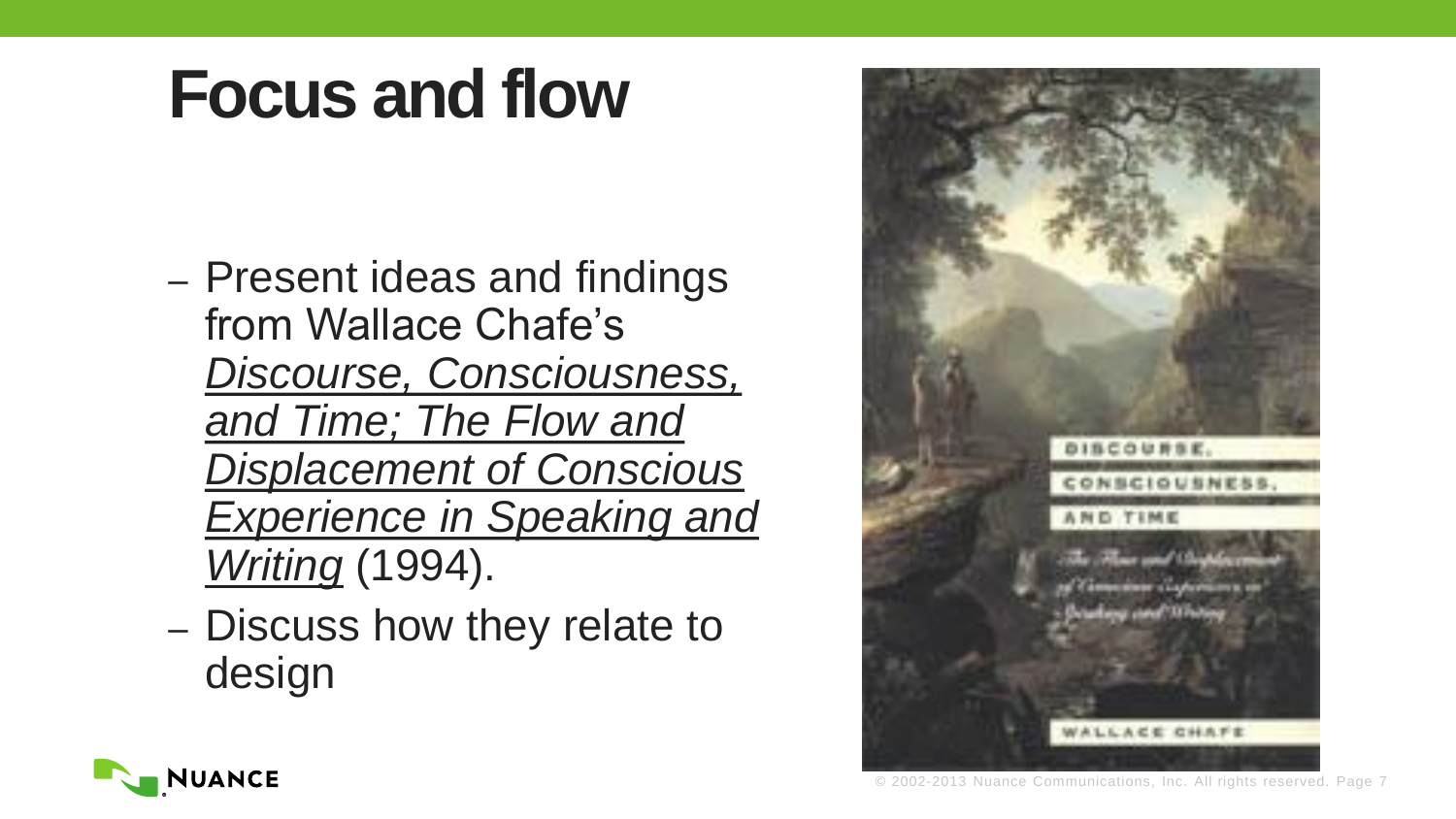Take a quick look at:

- Consciousness
- Activation states
- Speakers and listeners
- Intonation units
	- Types
	- Sizes
- The one new idea constraint

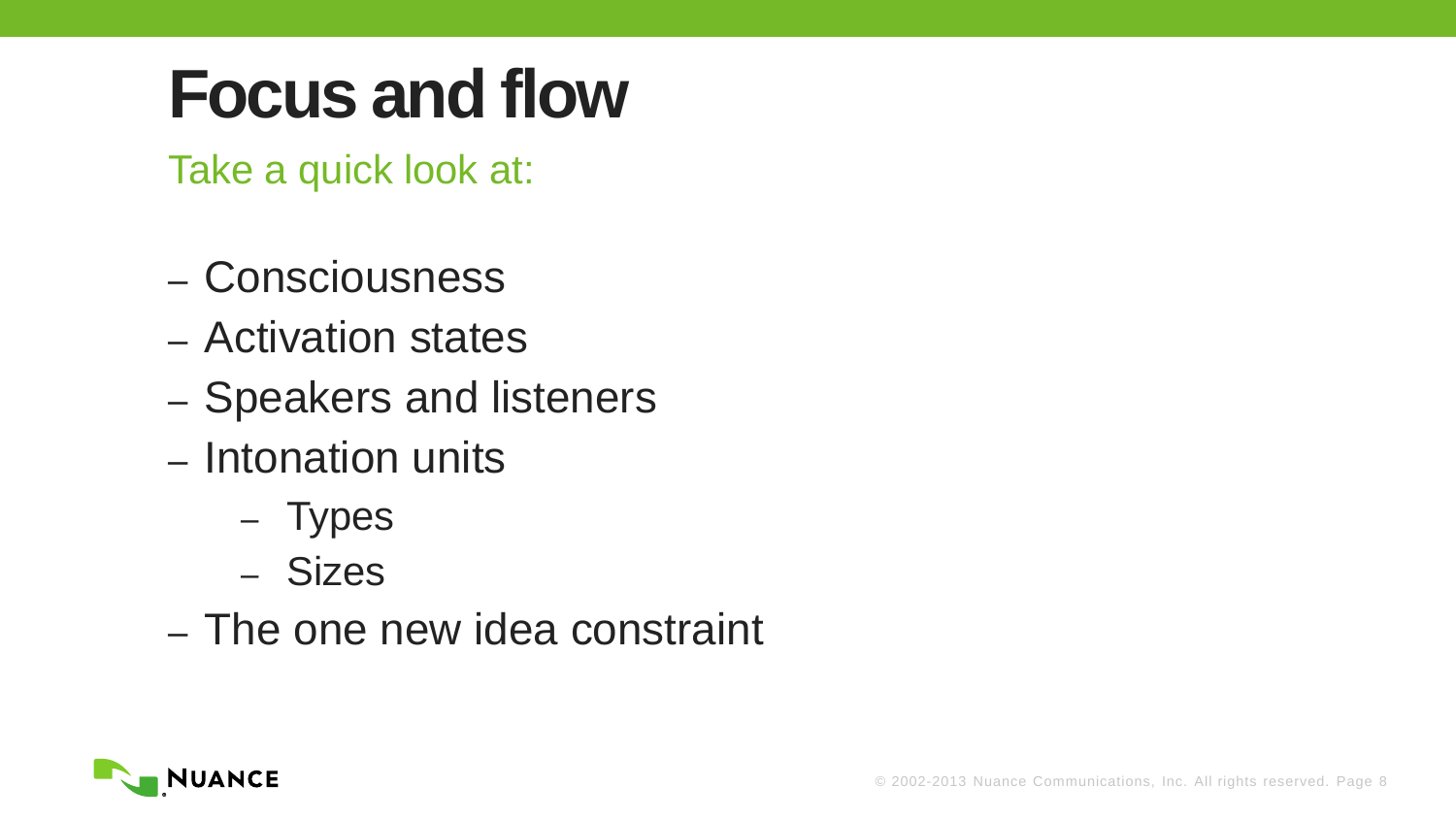#### **Conciousness can be...**



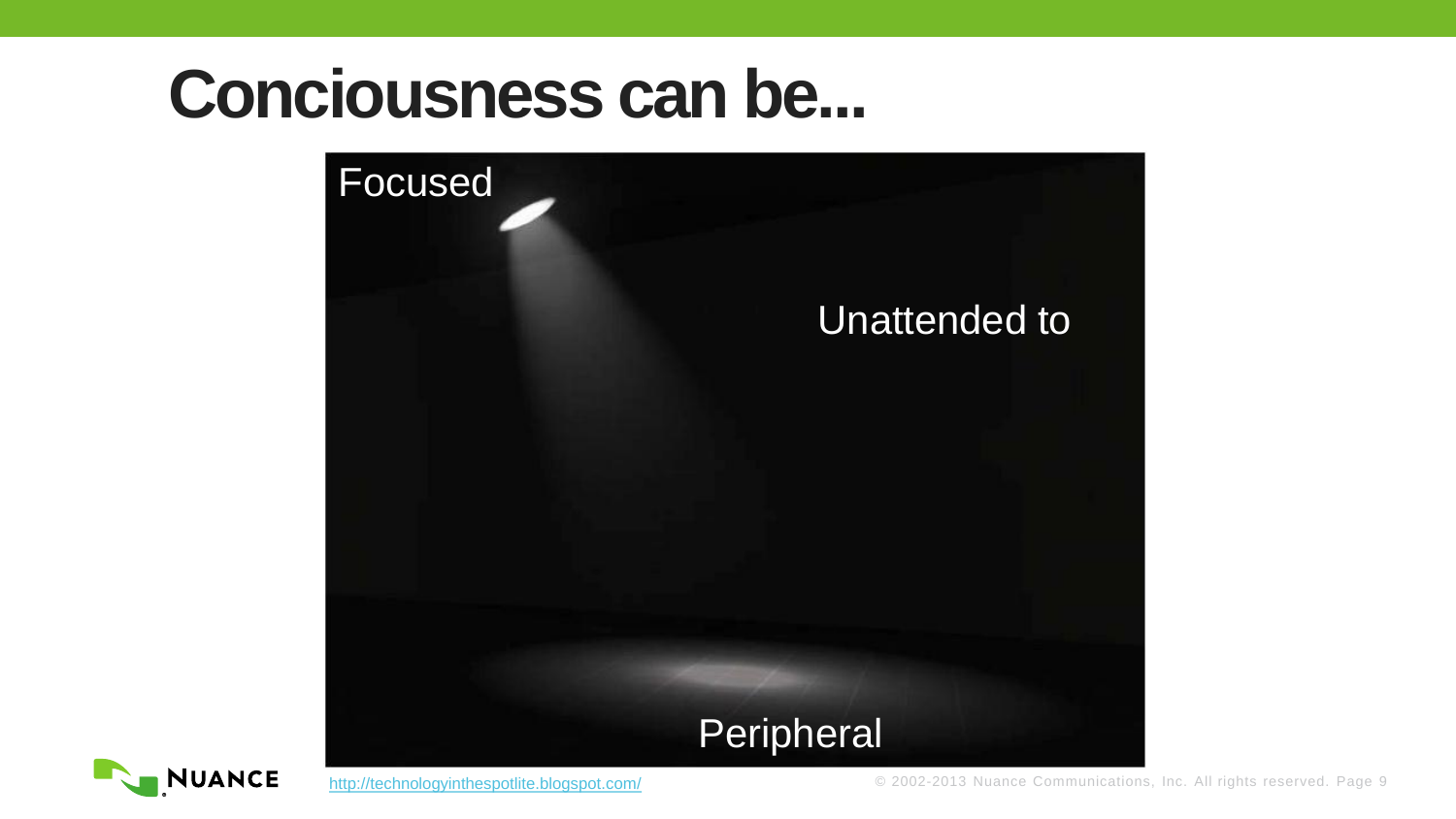Consciousness can be

- Focused
	- Only a limited amount of information can be focused on at one time
- Peripheral
	- This is the context that the focus is in
	- It gives clues to where the focus will go next
- Unattended to
	- This is the huge store of information not attended to at the moment

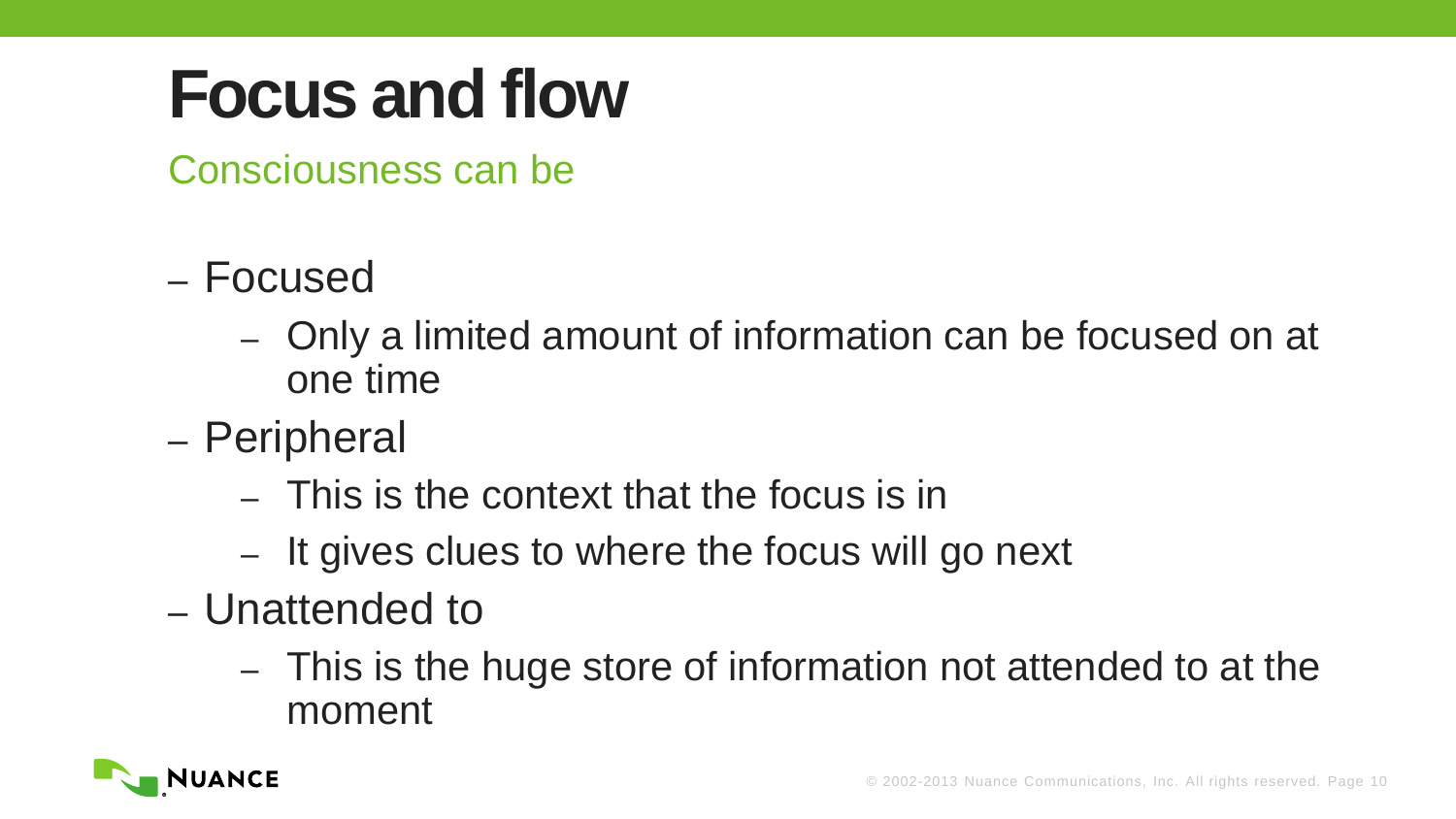### **Thought-language continuum**



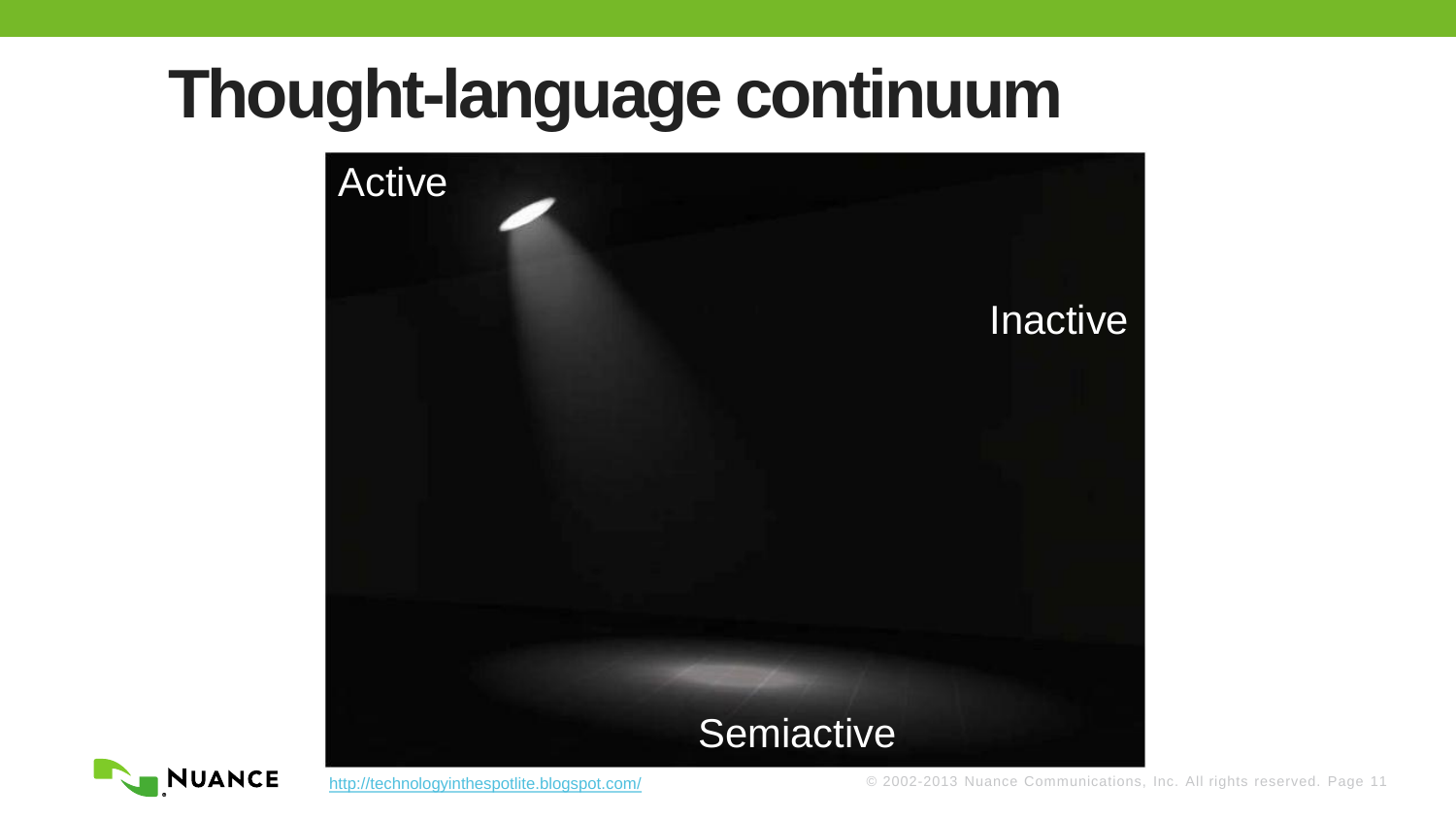And ideas in thought-language lie on a continuum with (at least) three states of activation

- Active
- Semiactive
- Inactive

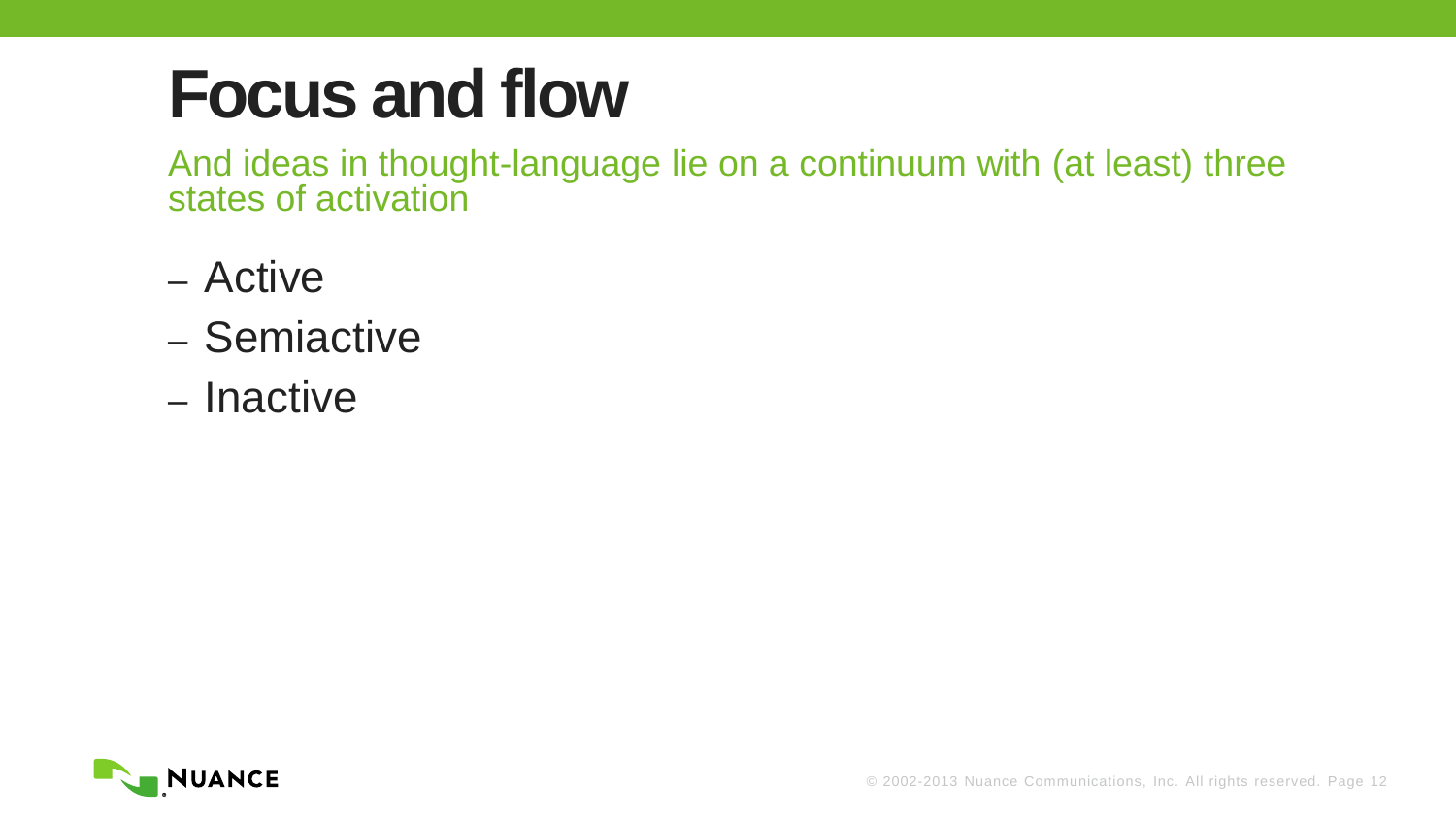Speakers and listeners

- Speakers keep in mind their own activation states
- They also try to bring about parallel activation states in the minds of their listeners

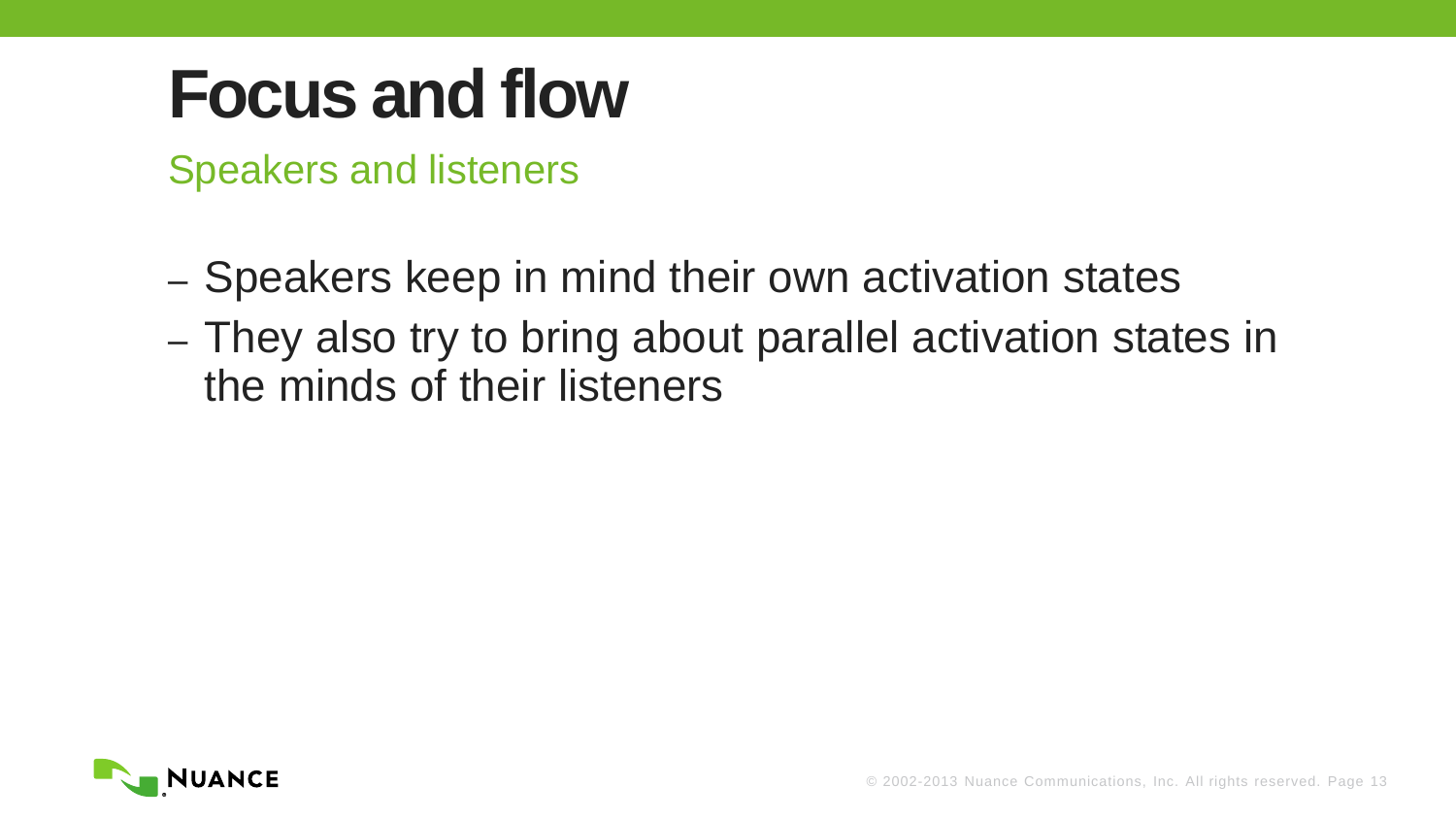Intonation units

- Segmentation of spoken language based on prosodic cues, including
	- Pauses or breaks
	- Accelerating then decelerating speech
	- Changes in pitch
	- Final pitch contours
	- Changes in voice quality

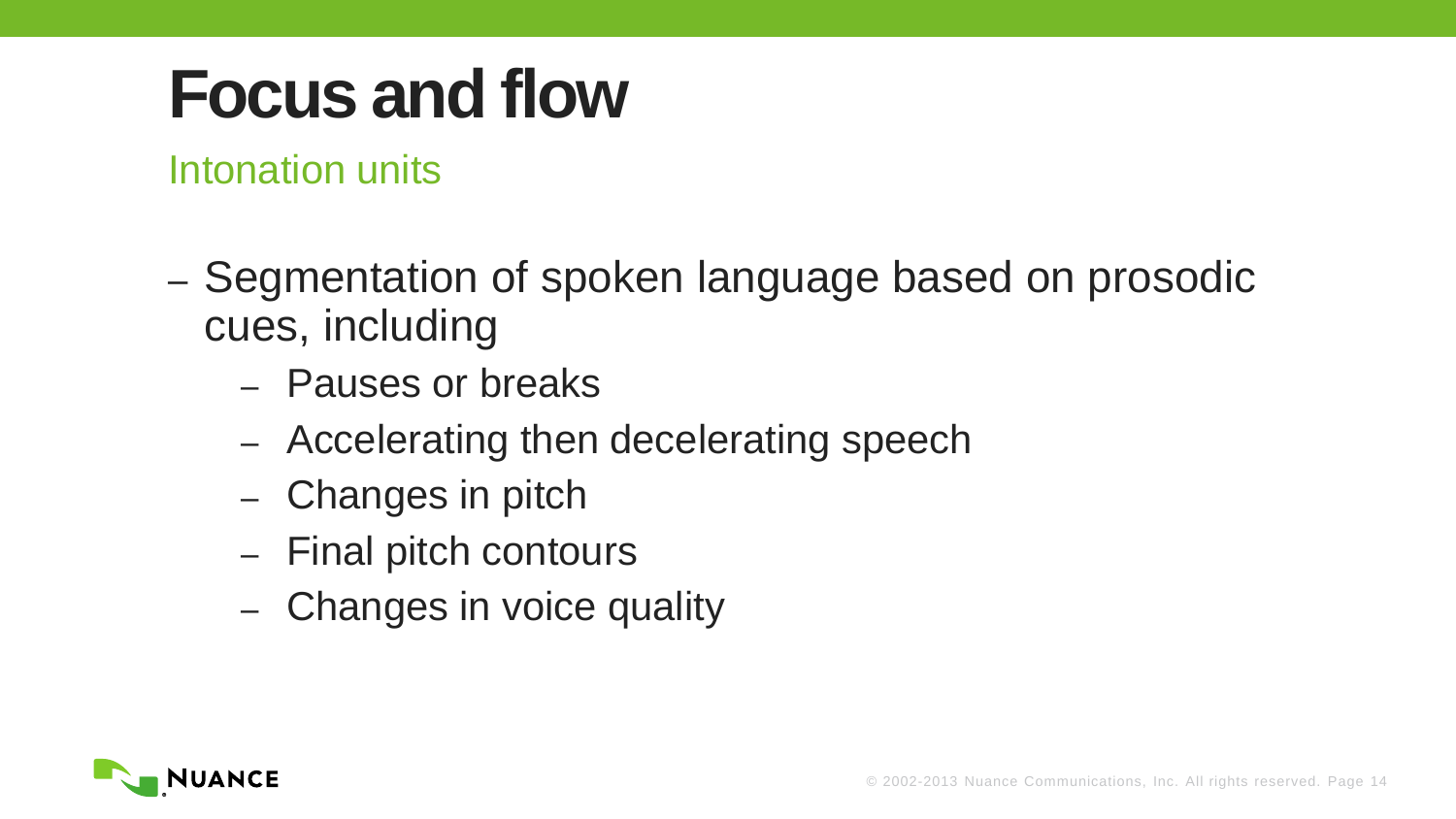Chafe's hypothesis

- When information is active in the speaker's mind, it is expressed in an intonation unit.
- The speaker intends for information in the intonation unit to become active in the listener's mind as well.

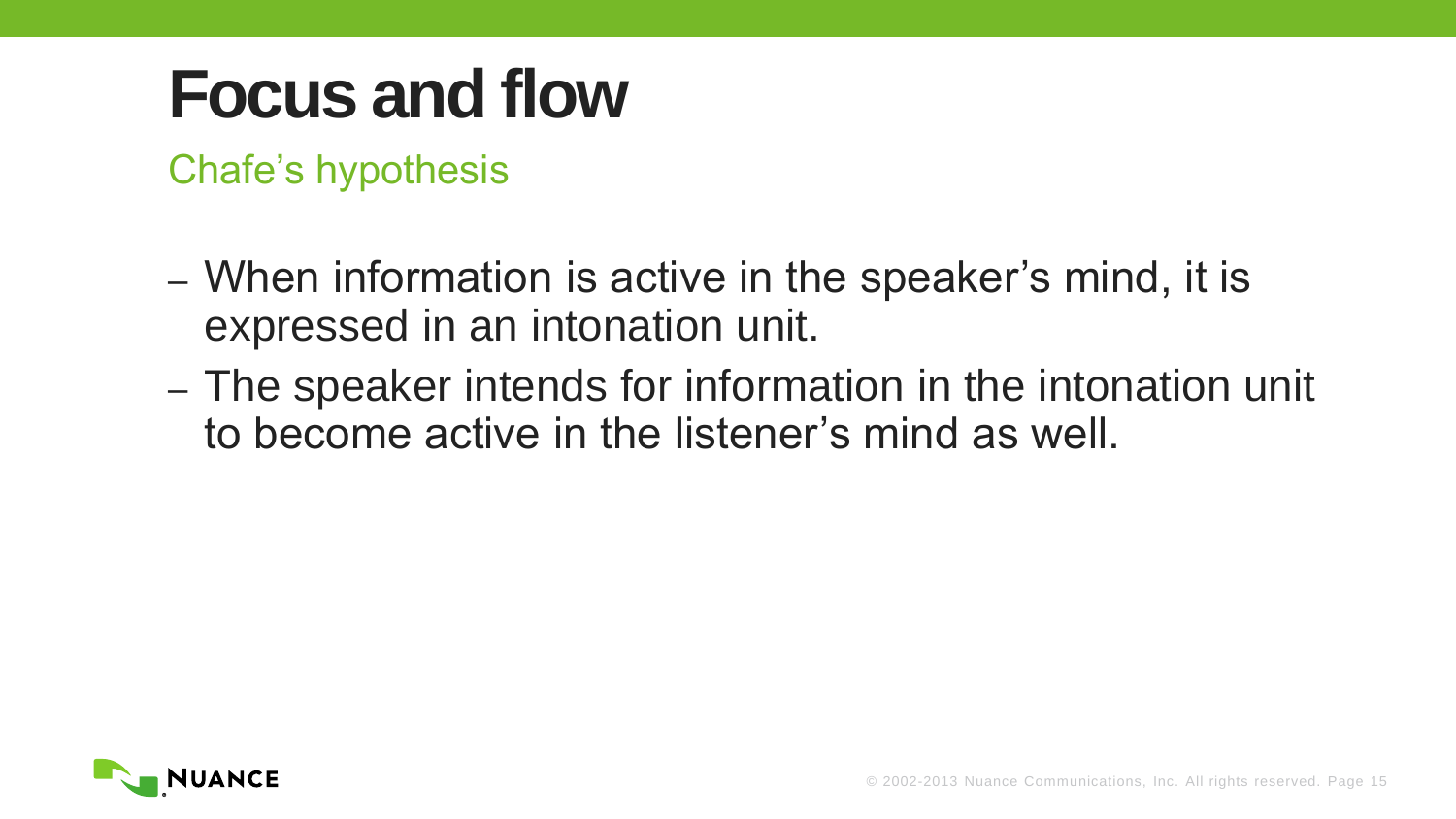Three types of intonation units

- Fragmentary
- Substantive
- Regulatory

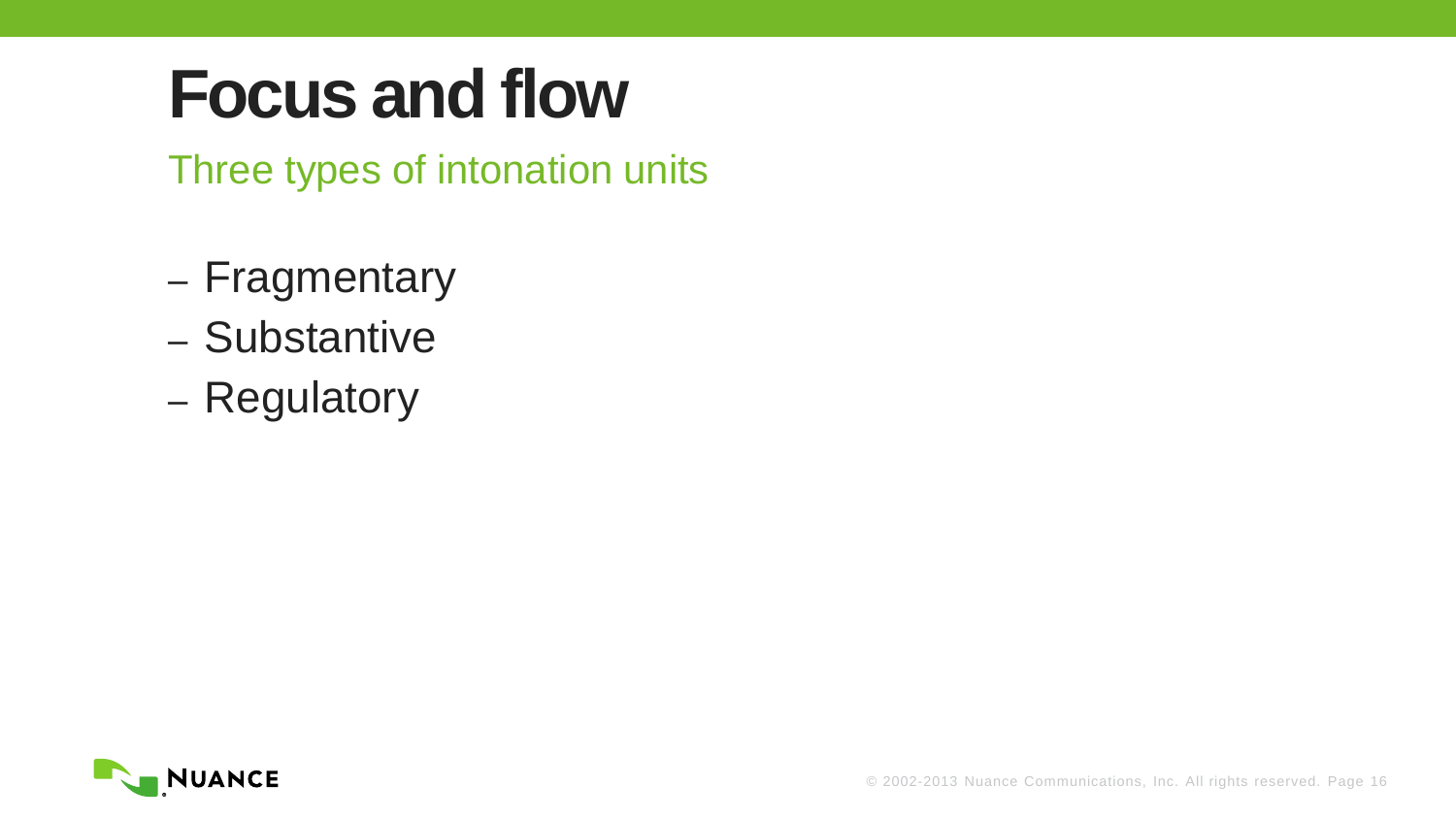Size of intonation units

- Fragmentary
	- Can be ignored
- Substantive
	- Mean length of **4.84 words per unit**
	- Last between **1-2 seconds**
- Regulatory
	- Mean length of 1.36 words per unit

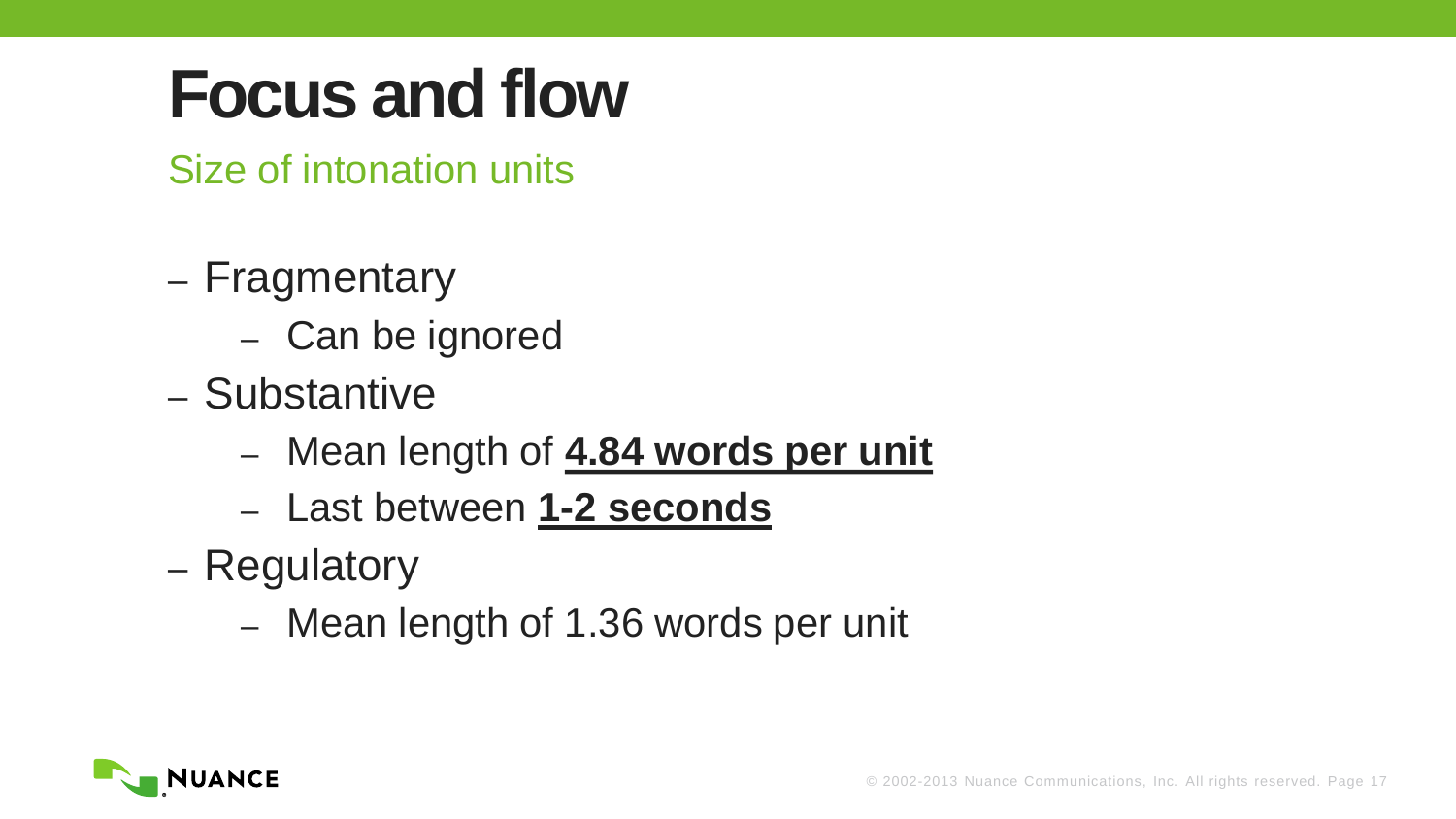#### Types of intonation units, an exercise

#### Three speakers: A, B, and C

- A … Well,
- A isn't she healthy?
- B .. Mhm,
- A … I mean she
- A I know she has
- C More or less.
- A .. She has [something with her] gallbladder,
- B [gallbladder and, ]
- B … heart trouble and,
- B [back problems.]
- A [She has heart ] trouble,
- 12 C ... Her she has an enlarged heart.

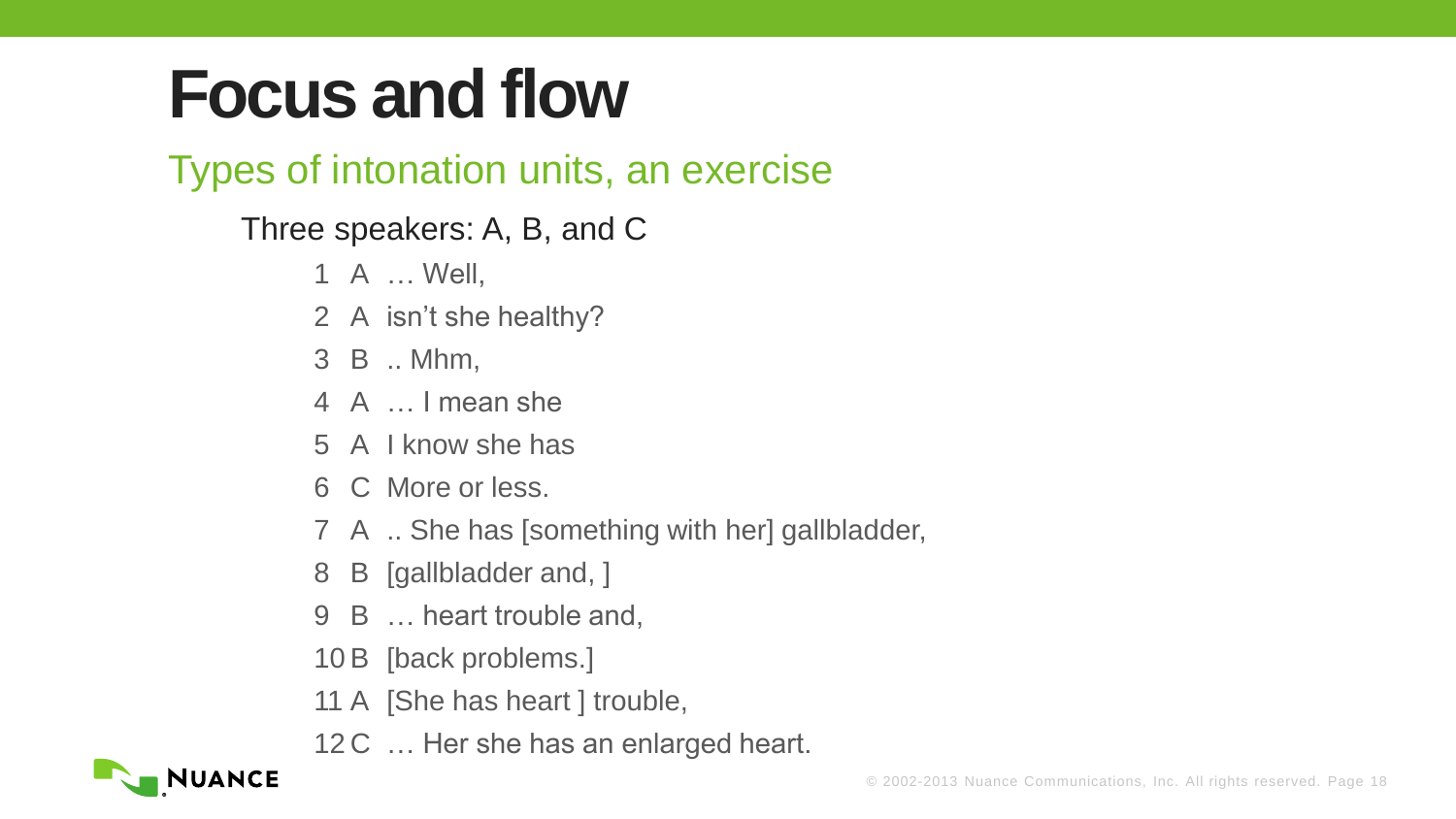The one new idea constraint

- An intonation unit can contain no more than one new idea.
- That is, if there is a new idea, only one can be expressed.
- This is most applicable to substantive intonation units.

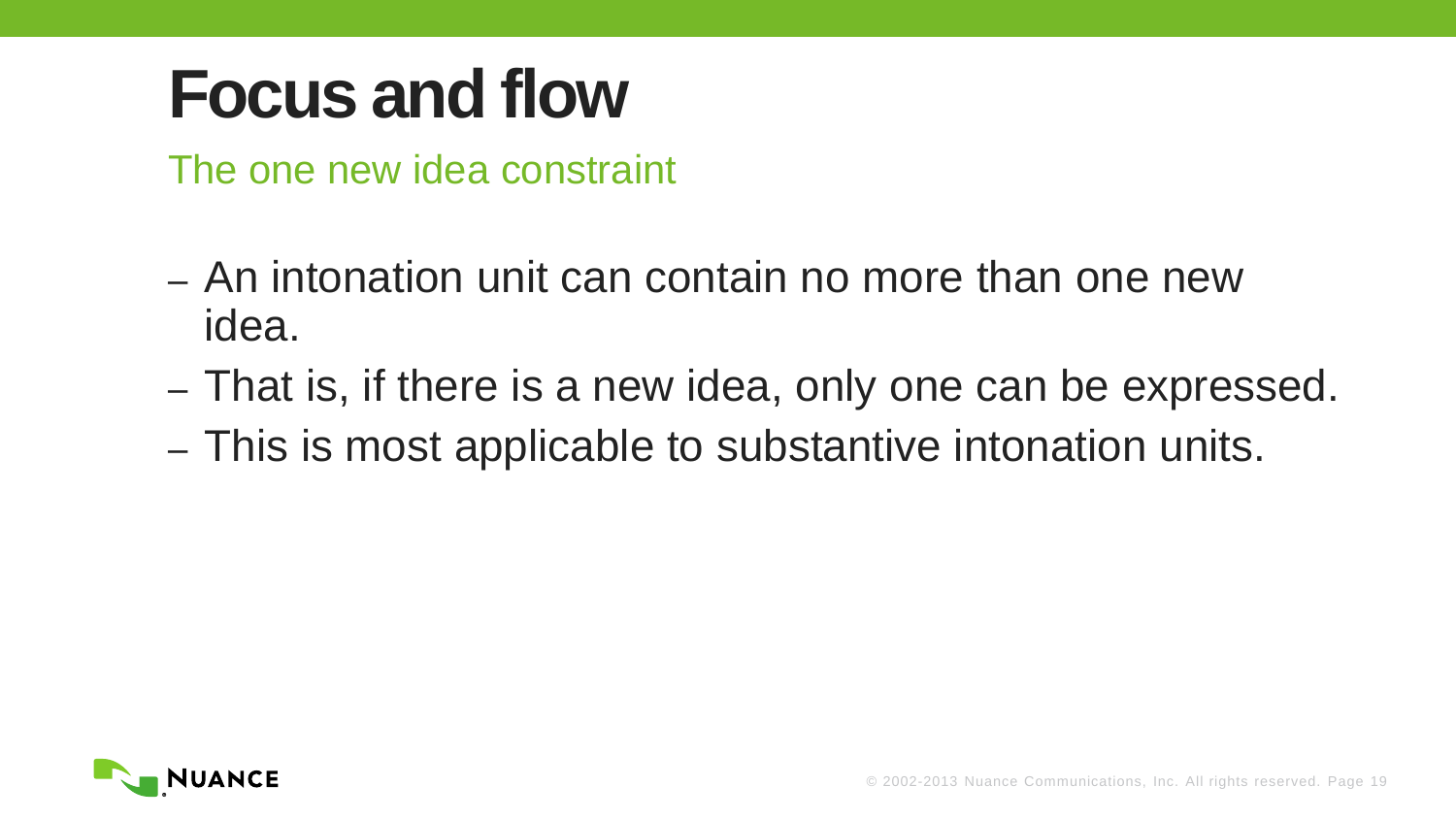### **Kinds of talk revisited**

#### Between friends



#### Task-oriented

With a computer





© 2002-2013 Nuance Communications, Inc. All rights reserved. Page 20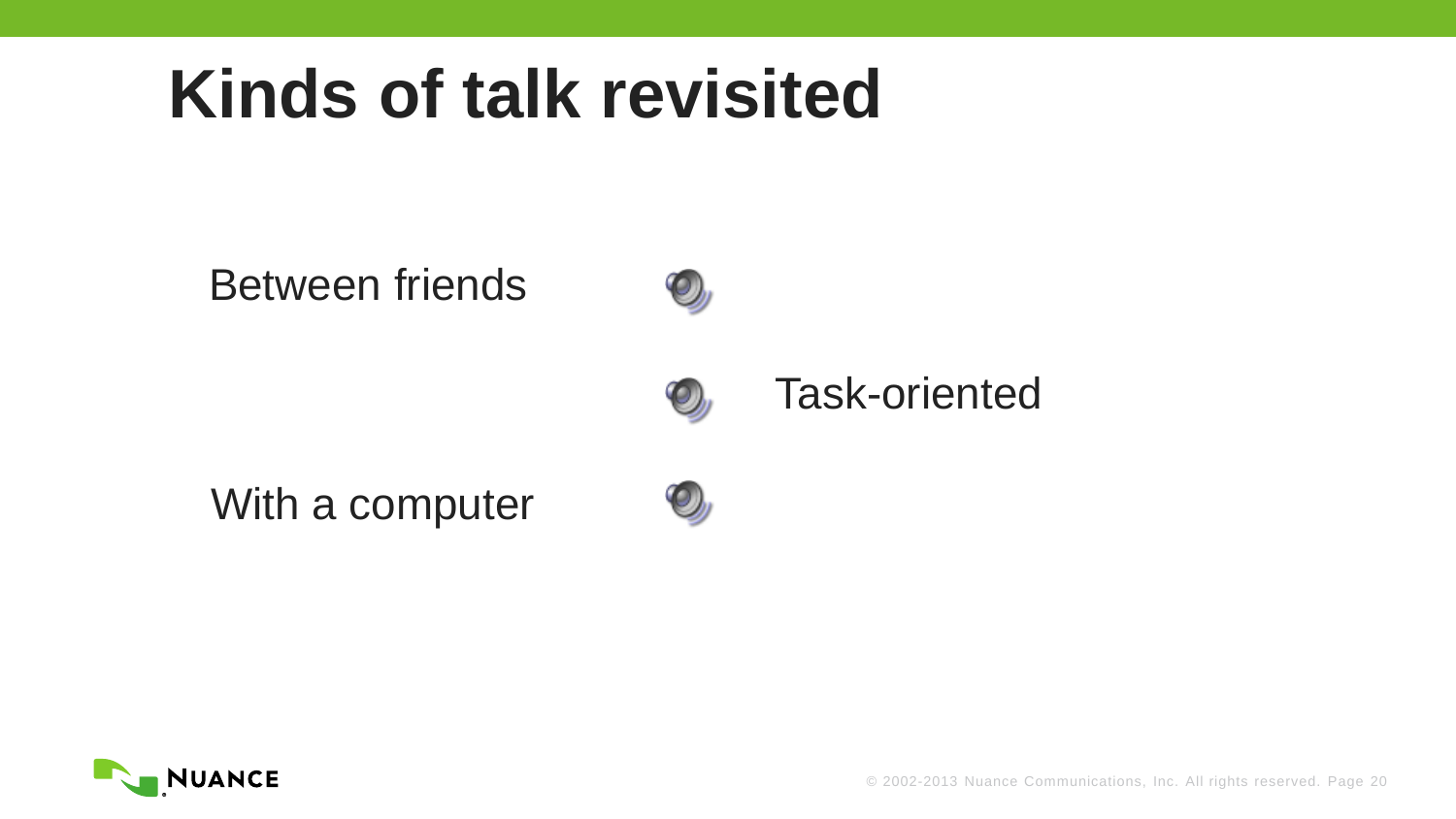#### Peter Stahl (@pstahl)



<https://www.box.com/s/ms8ssh4nc3zl6mx0n38w>

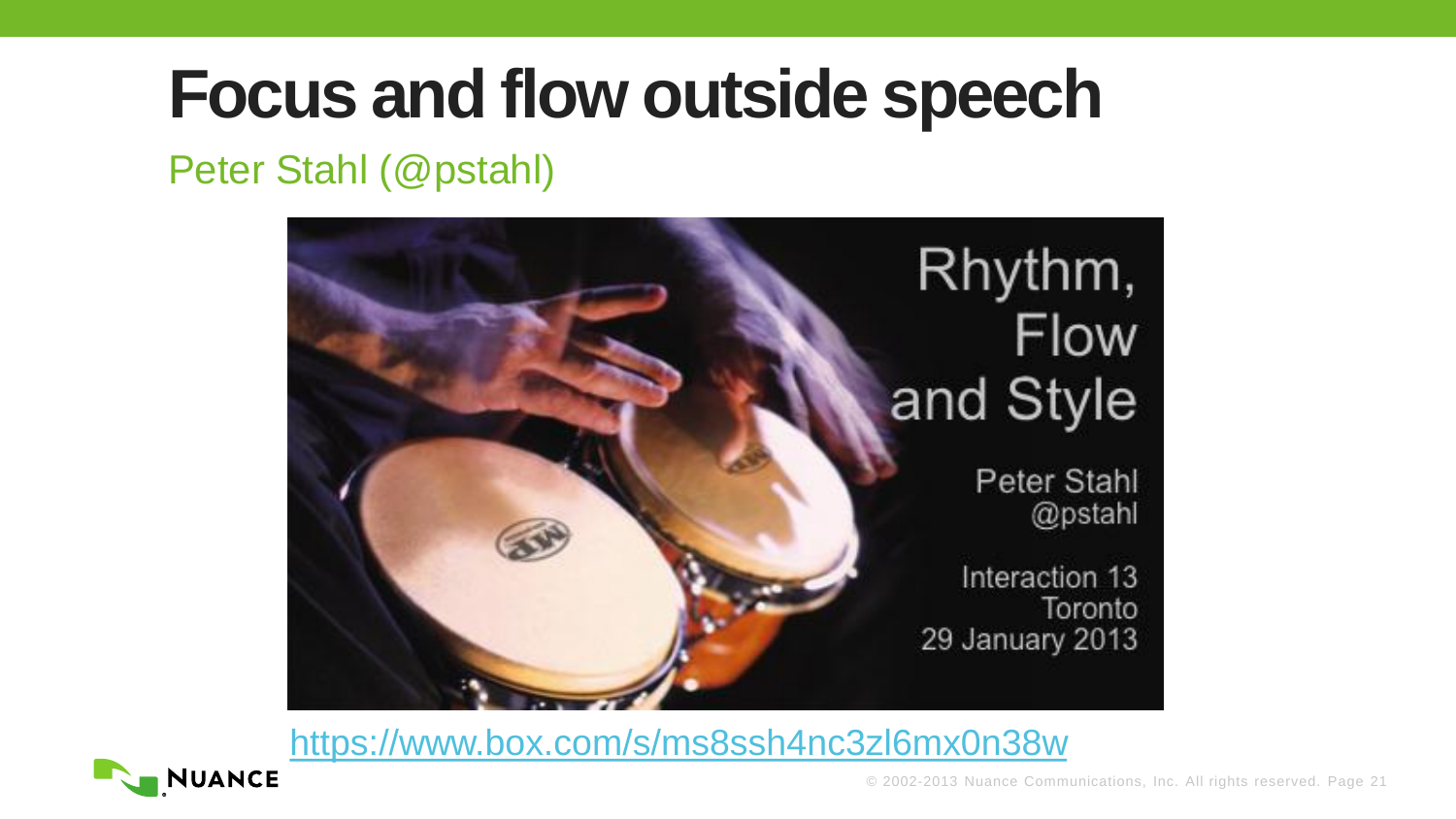Greg Nudelman (@designcaffeine) [http://www.designcaffeine.com](http://www.designcaffeine.com/)



[http://www.androiddesignbook.com](http://www.androiddesignbook.com/)

#### [http://boxesandarrows.com/](http://boxesandarrows.com/storyboarding-ipad-transitions) [storyboarding-ipad](http://boxesandarrows.com/storyboarding-ipad-transitions)[transitions](http://boxesandarrows.com/storyboarding-ipad-transitions)





© 2002-2013 Nuance Communications, Inc. All rights reserved. Page 22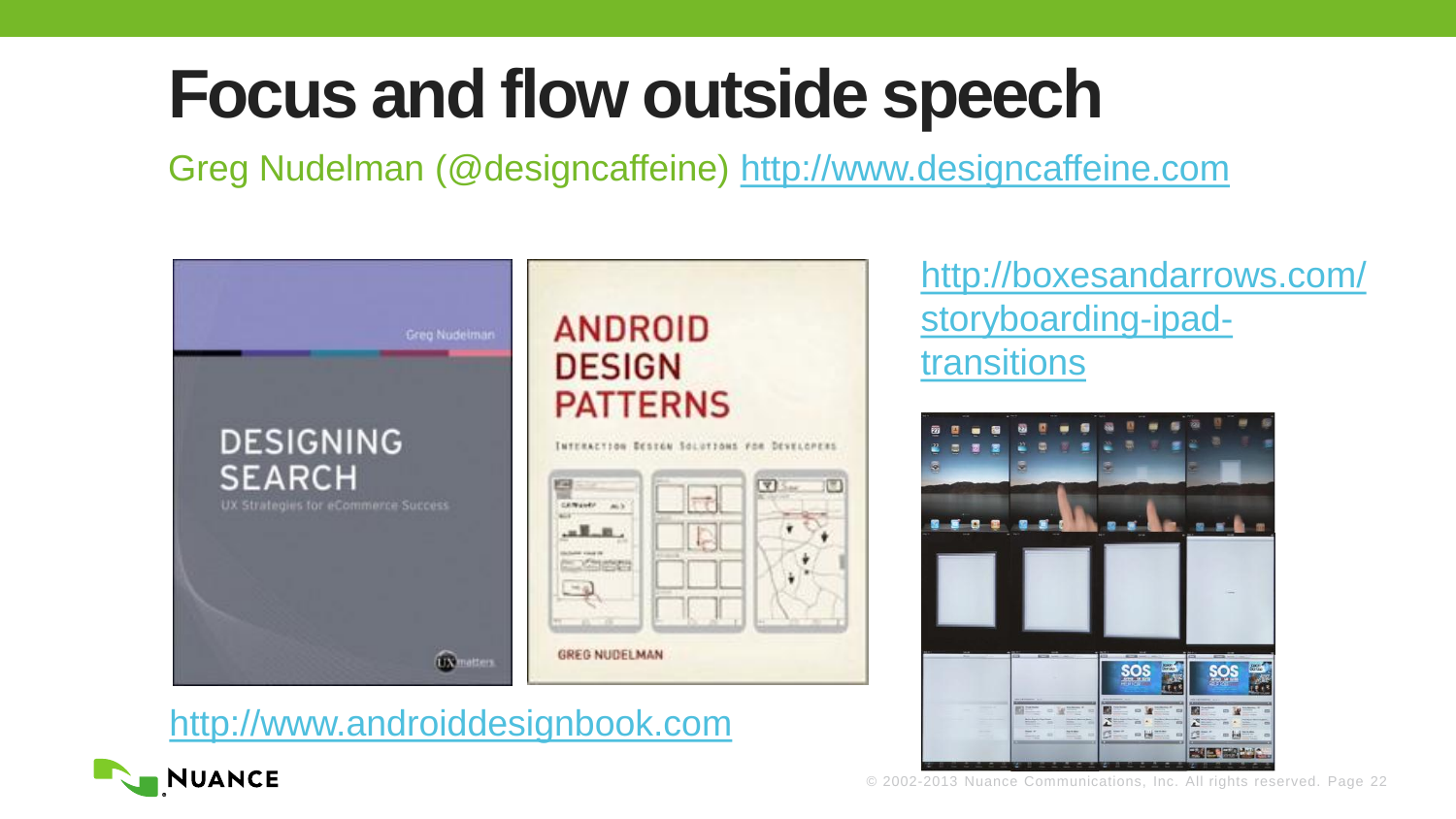Luke Wroblewski (@lukew) [http://www.lukew.com](http://www.lukew.com/)



[https://bagcheck.com/blog/61-input](https://bagcheck.com/blog/61-input-becomes-output-in-a-new-way-to-bag)[becomes-output-in-a-new-way-to-bag](https://bagcheck.com/blog/61-input-becomes-output-in-a-new-way-to-bag)



**Item condition**  $- 90$ Speed Remove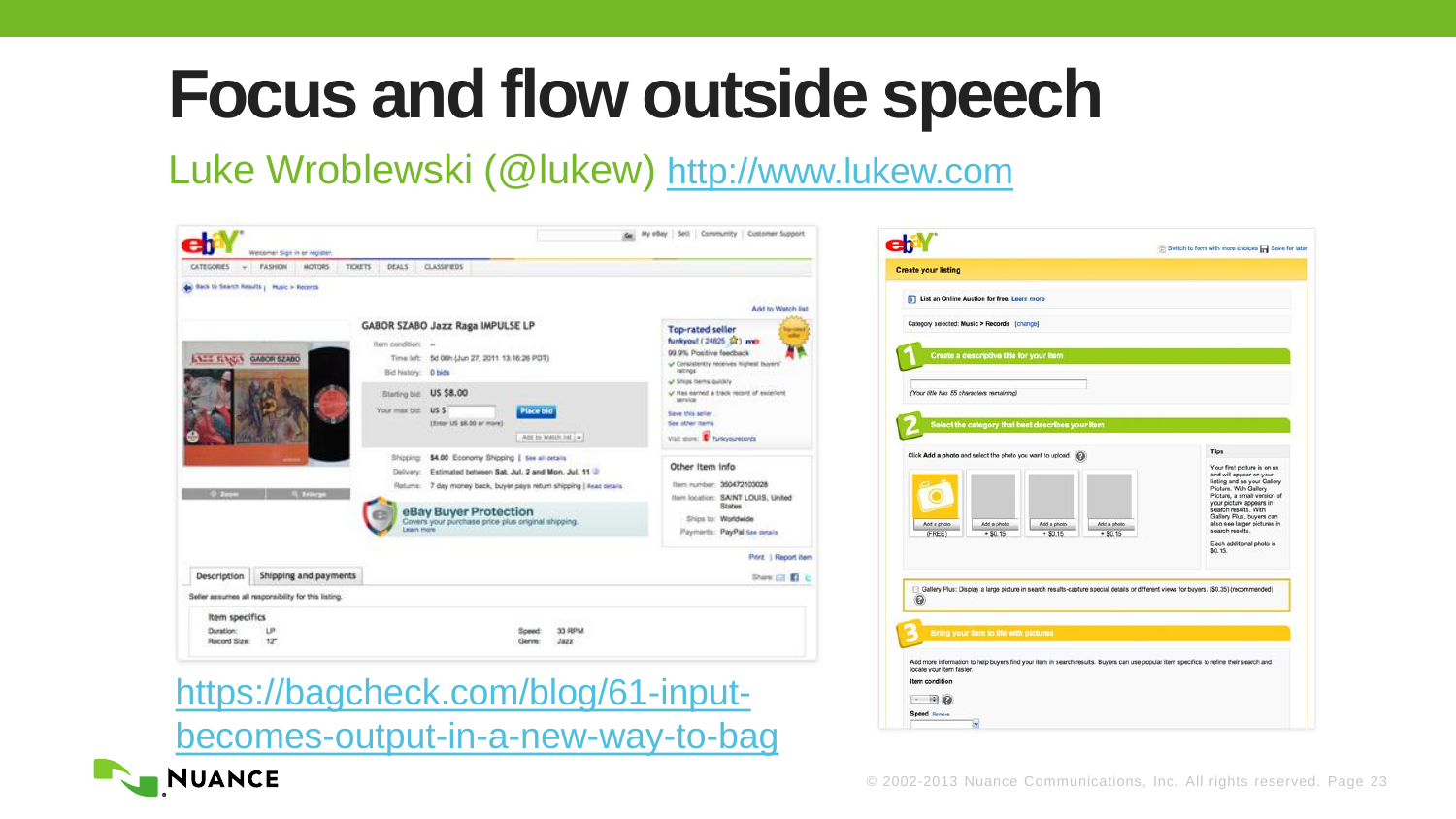Luke Wroblewski

– …people would get a blank version of a listing page and use that to fill in information about what they wanted to sell….No matter how many times I saw this idea tried, however, it never worked as well as a standard input form. As the image below illustrates, a sequential form walks people step by step through the information they need to provide in order to create a listing on eBay.

<https://bagcheck.com/blog/61-input-becomes-output-in-a-new-way-to-bag>

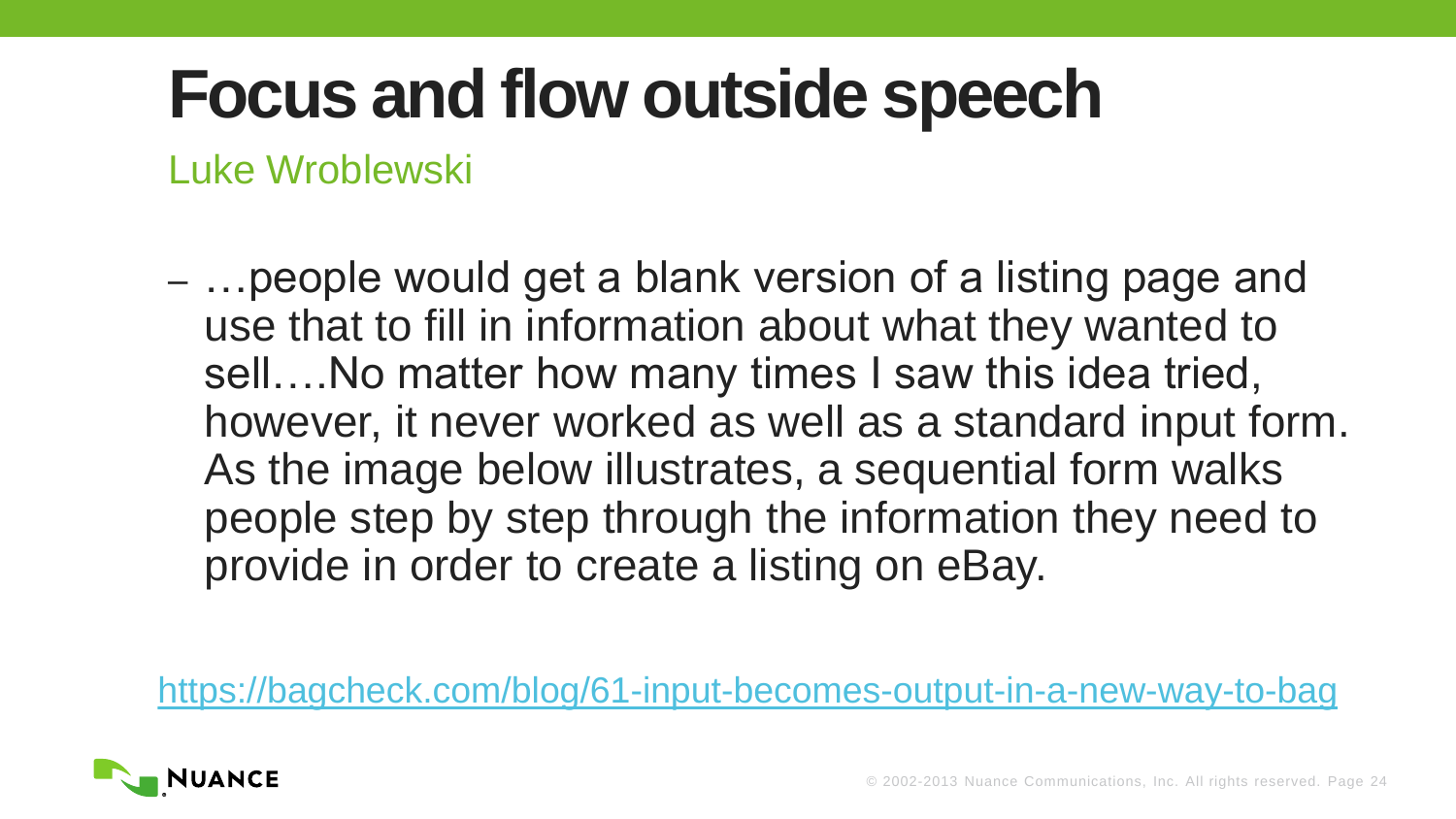## **Nobody just talks anymore**

Multimodality, environment, and context



Zit's cartoon found on <http://languagelog.ldc.upenn.edu/nll/?p=4522>